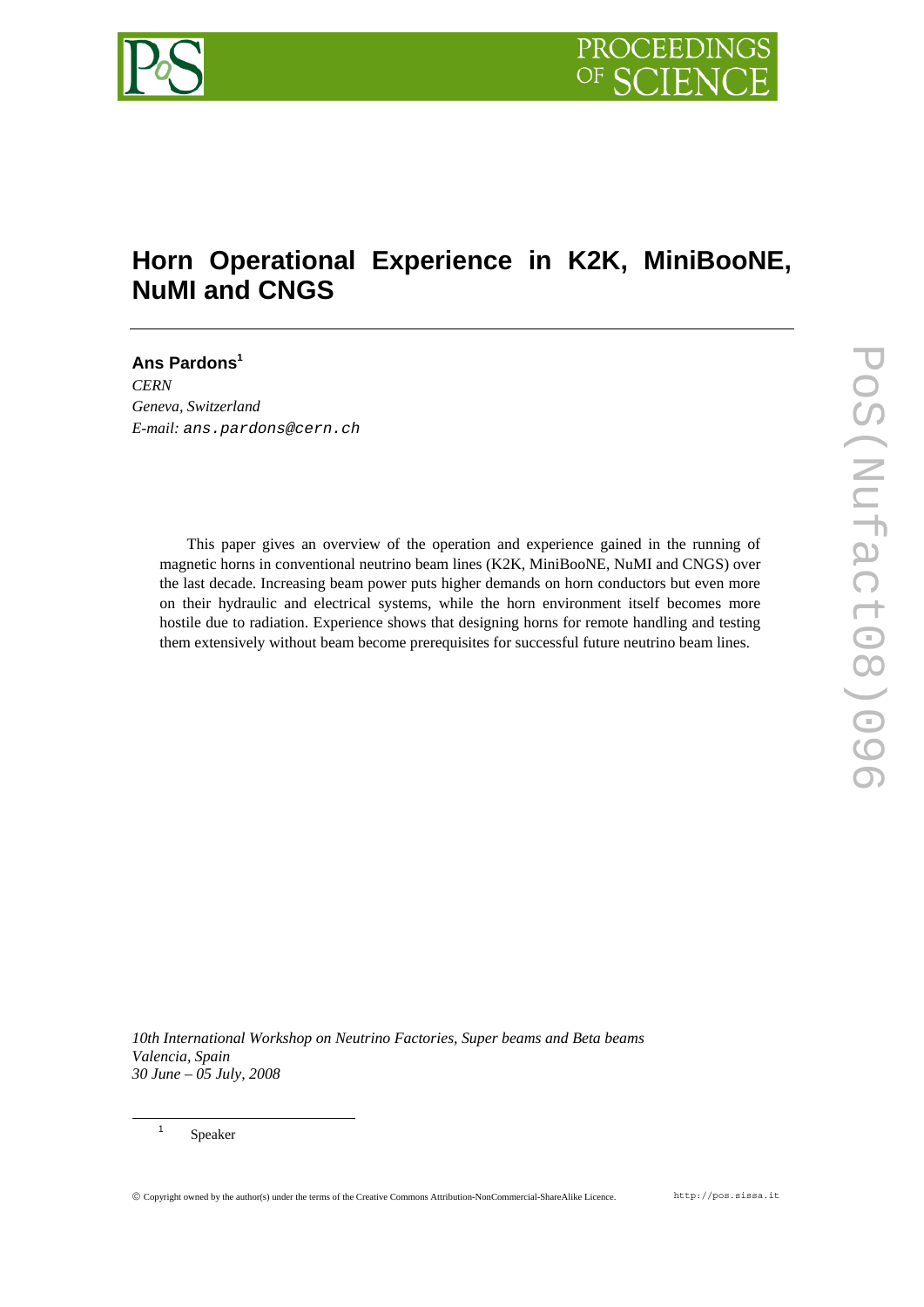# **1. Introduction**

The present-generation conventional neutrino beam lines use one or more magnetic horns to focus the charged particles emitted from the target (Figure 1).



Figure 1: Main components of the CNGS neutrino beam line, with two magnetic horns.

A horn is a high-current, pulsed focusing device aimed at increasing the intensity and selecting the energy of a neutrino beam. A modern horn (Figure 2a-c) consists of a water-cooled aluminium inner and outer conductor, connected to a power source by parallel busbar plates.



Figures 2a-c: CNGS horn inner conductor, assembled horn and horn-busbar connection.

Table 1 lists the main beam and horn characteristics of neutrino beams. Both inner and outer conductors, as well as the busbars see large current-induced cyclic stresses from the Joule heat load and from magnetic forces between conductors. The heat load from radiation, caused by particles traversing the inner conductor, causes an additional stress. The forces and vibrations are transmitted to the hydraulic and electrical systems, where they can cause fatigue failure.

When the beam power increases, the extra radiation-induced heat load causes additional stress. Also the horn environment becomes substantially more radioactive. This puts more constraints on the materials and makes in-situ repair extremely difficult or even impossible.

|                                      | K2K             | <b>MiniBoone</b> | <b>NuMI</b>  | <b>CNGS</b>                 |
|--------------------------------------|-----------------|------------------|--------------|-----------------------------|
|                                      | $(1999-2004)$   | (since 2002)     | (since 2004) | (since 2006)                |
| <b>Average Beam Power (kW)</b>       | 6               | 32               | 290          | 460                         |
| <b>Number of Protons per Pulse</b>   | $6.10^{12}$     | $5.10^{12}$      | $3.10^{13}$  | $2.4.10^{13}$               |
| <b>Beam Energy (GeV)</b>             | 12              | 8                | 120          | 400                         |
| Avg. PulsingFrequency (Hz)           | 0.5             | 5                | 0.5          | 0.3                         |
| <b>Horn Pulsing Current (kA)</b>     | 250             | 170              | 200          | 150 / 180                   |
| <b>Horn Design Lifetime (pulses)</b> | 10 <sup>7</sup> | 10 <sup>8</sup>  | $10^7$       | $4.10^{7}$                  |
| <b>Number of Horns in System</b>     | ∍               |                  | 2            | $\mathcal{D}_{\mathcal{A}}$ |

Table 1: Main characteristics of neutrino beams and their horn system.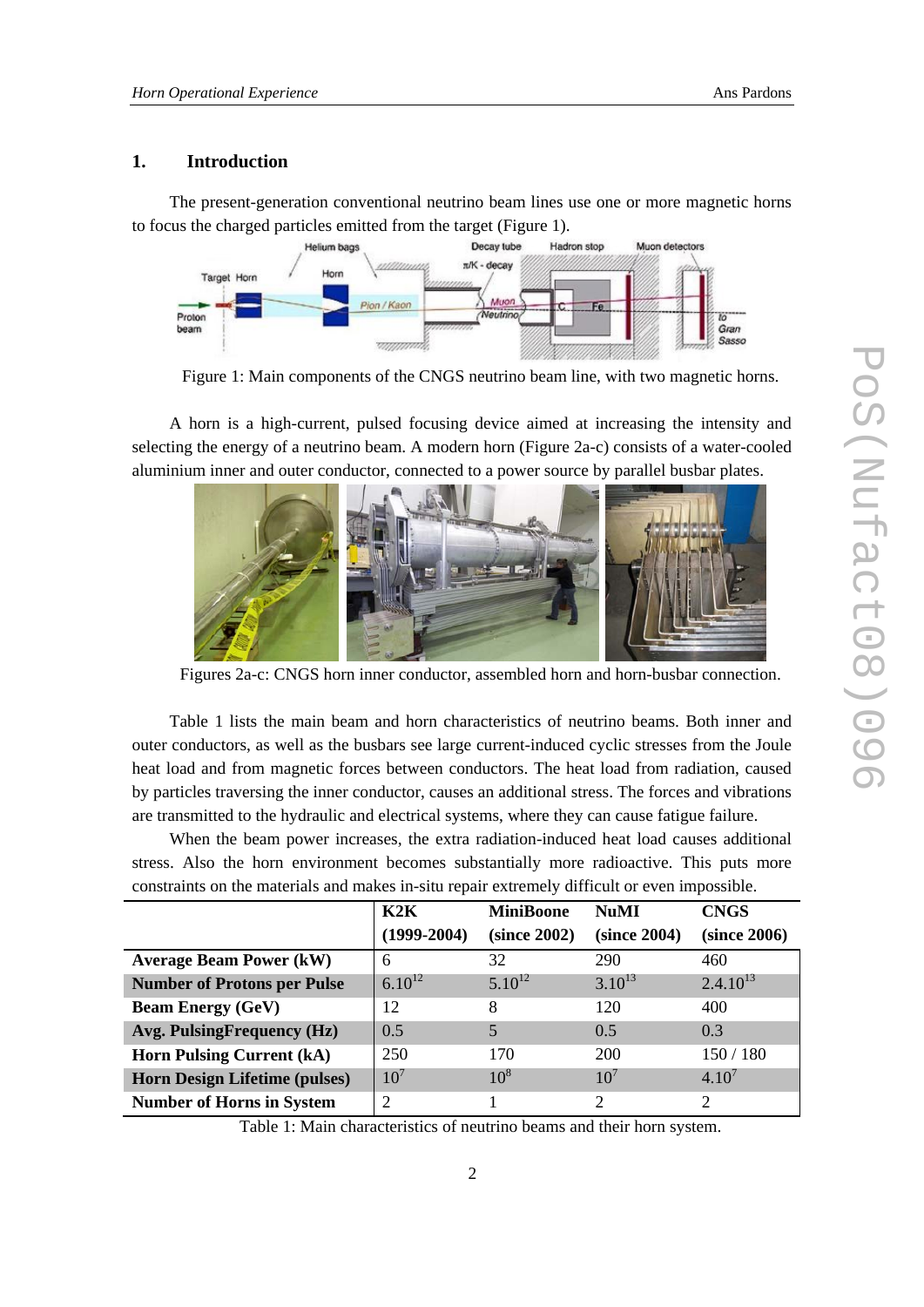# **2. K2K**

Because of the relatively low beam power and consequently low radiation levels, K2K horns were not designed to be handled or exchanged remotely.

# **2.1 Operation**

During its five years of operation, the K2K beam line saw two major horn failures, both in the first year. The first was a leak in a cracked weld on the straight water inlet pipes, induced by fatigue stress from cyclic thermal expansion of the horn outer conductor to which they were attached. Figure 3a shows the new semi-flexible pipes that were installed on all following horns to absorb the thermal expansion. The second failure occurred in a semi-flexible busbar connection consisting of twisted copper cables, where strong magnetic forces between conductors of different polarities deformed the cables (Figure 3b) and caused a short circuit. The cables were successfully replaced with more rigid plates as shown in Figure 3c.

Horns were exchanged preventively every year, as long as the radiation level in the horn area allowed it. In summer 2004, radiation levels in the area made the exchange impossible. Three months later, a horn inner conductor broke from fatigue, defining the end of K2K.



Figures 3a-c: K2K horn new water lines, faulty and new horn-busbar connection.

#### **2.2 Lessons learnt**

- Protect water input lines from vibrations of the outer conductor.
- Take magnetic forces into account when designing busbars and other conductors.
- Design future horn for remote exchange.

# **3. MiniBooNE**

To maximize the lifetime of the MiniBooNE horn, material grades were carefully selected using restated fatigue data, while plating and anodizing were kept to a minimum. Learning from the K2K experience, the water input lines are installed on a vibration-insulated frame.

# **3.1 Operation**

After 18 months of smooth running, water was seen leaking out of the ventilation box that encloses the entire horn, leading to a major ground fault that stopped the horn and beam line. Borescope images pointed towards galvanic corrosion of an aluminium seal between stainless steel flanges in a small volume of trapped water.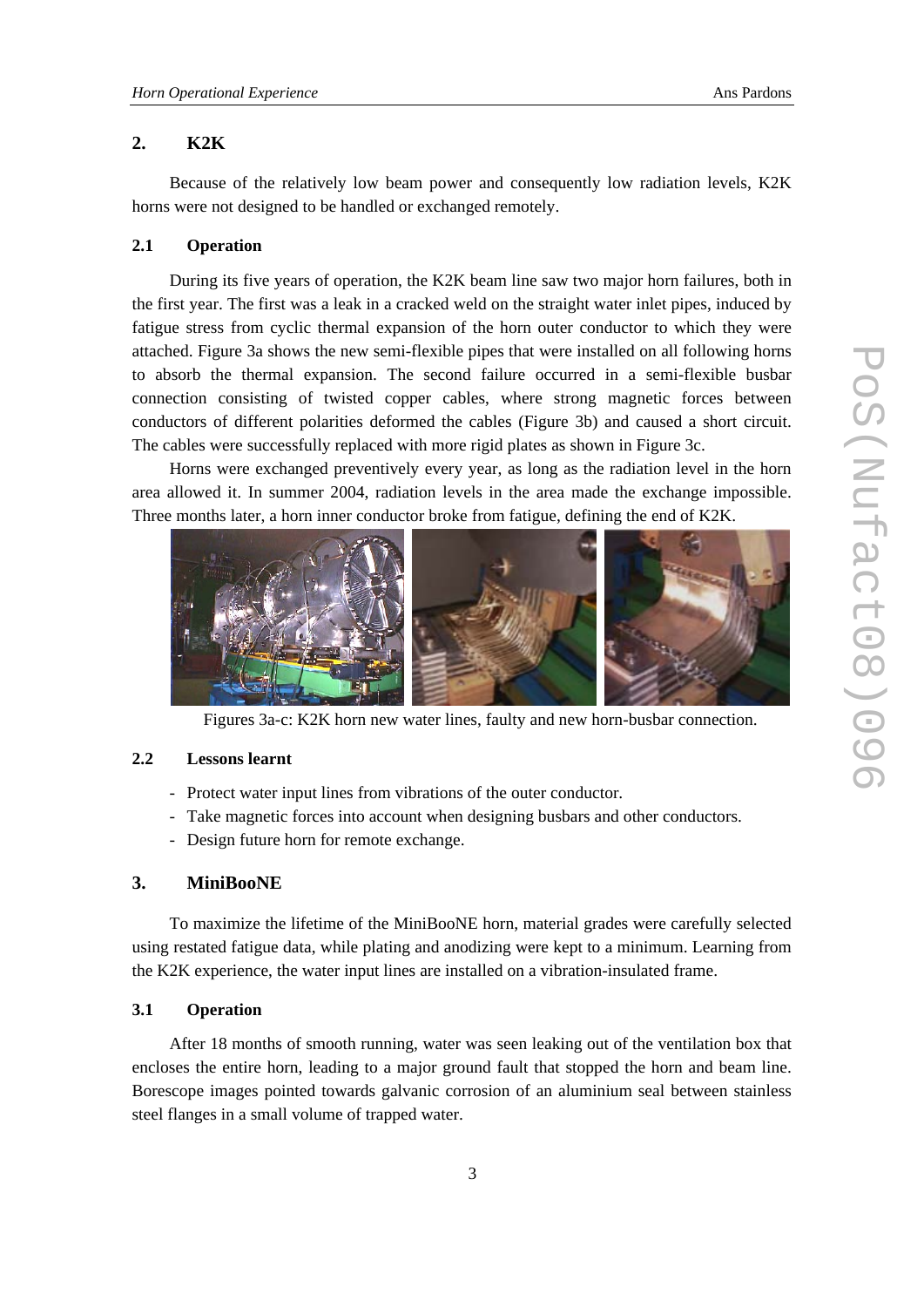The faulty horn was remotely replaced with a re-designed spare horn. In the new horn, the amount of trapped water is reduced through drainage and several aluminium seal connections are replaced with welded connections. This horn is still running in 2008 after a record 2.108 cycles.

### **3.2 Lessons learnt**

- Avoid volumes with trapped water and carefully chose adjacent materials.
- Invest in a camera system or a shielded work cell as investigation of failures in-situ becomes harder as beam power increases.

### **4. NuMI**

The two NuMI horns are designed for remote handling and exchange. A shielded and equipped work cell exists on top of the target hall shielding and permits observation of failures and limited repair interventions on a horn.

# **4.1 Operation**

After a year of smooth running, both NuMI horns started to show several water leaks. All were due to the failure of off-the-shelf brazed ceramic-kovar assemblies, used as electrically insulated transitions in the water lines. By June 2008, about half of all assemblies had failed in the horns and all were replaced with an in-house developed brazing-free shrink-fit solution.

While replacement of the first assemblies and preventive replacements on the second (most downstream) horn could still be done in the work cell, the radiation around the first horn was too high to replace the last failed connection. This led to the exchange of the entire first horn with an enhanced spare. Since then, with all assemblies exchanged with the in-house solution, no further leaks have occurred.

# **4.2 Lessons learnt**

- Beware of off-the-shelf solutions, especially when water and brazing are involved.
- Test horn and peripherals rigorously without beam, most failures happen early on.

### **5. CNGS**

As is the case for NuMI, the CNGS horns are designed for remote handling and exchange. Special effort is put into the optimisation of dedicated tooling and in-situ practise before beam, minimizing the time and radiation dose taken by personnel in case of a future horn exchange.

#### **5.1 Operation**

After half a million pulses and a month of beam, a water leak appeared in the second (most downstream) horn's cooling circuit. One of the horn's electrically insulated brazed water outlets had a broken ceramic muff, as visible on Figure 4a. Analysis shows that the thin ceramic muff was weakened from machining and brazing. As a consequence, the relatively small forces from the horn pulsing sufficed to break the ceramic. A brazing-free alternative, where leak tightness